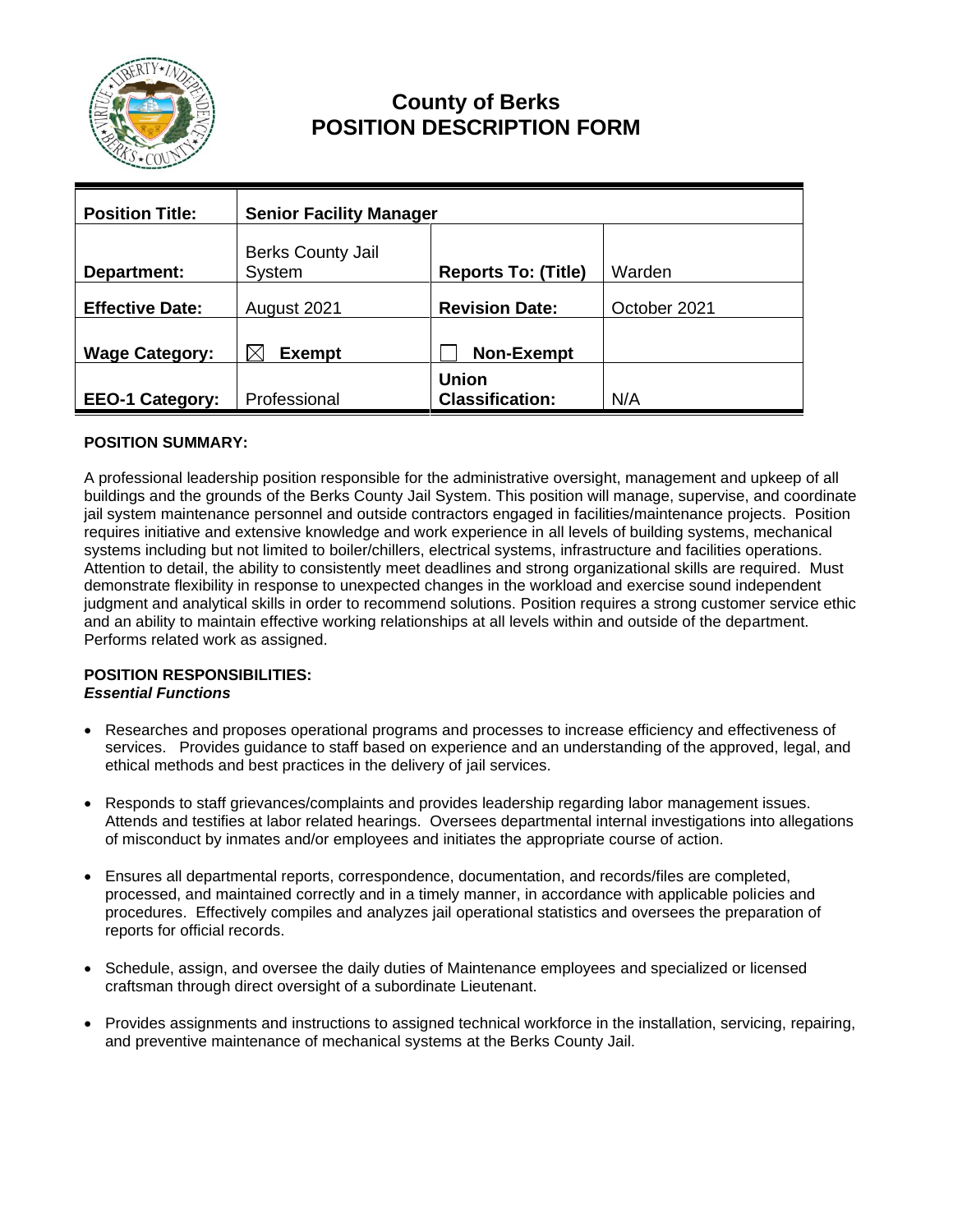- Provide training and assistance when difficult and unusual problems arise, and appropriately recommend hiring, promotion and corrective actions.
- Coordinate and oversee repair/renovation projects. Monitor work by staff and contractors to make sure it is completed satisfactorily, and deficiencies are addressed immediately.
- Maintain in full working order and troubleshoot problems related to specialized systems within the Jail, including but not limited to the fire detection/suppression systems and equipment, camera(s)/ security system, and thermal control systems.
- Assist in the preparation of the annual departmental operational budget and development of capital expense forecasting.
- Develops and manages budgets, plans, and schedules for all aspects of Jail capital projects.
- Utilize computer maintenance management system to input and monitor maintenance requests. Utilize County financial systems to procure materials and contracted services when required.
- Reviews renewals of existing contracts and proposed new contracted services for optimum service and efficiency of mechanical systems.
- Ensures compliance with federal, state, and local codes, regulatory and legal requirements
- Responsible for solving complex engineering/construction problems and implementing solutions, while considering all necessary safety and security protocols within the secure correctional environment
- Maintains regular communication with jail departments in order to facilitate critical maintenance projects within the facility
- Performs all other duties as assigned by the Warden.

#### **PHYSICAL DEMANDS:** *Essential Functions*

- Ability to stand for extended periods of time, often in excess of 3 to 4 hours
- Ability to lift/carry or assist another to lift/carry in excess of 100 pounds (occasionally), for a span up to  $\frac{1}{4}$  mile
- Ability to traverse stairs up to four stories and climb ladders as required
- Ability to walk at least one mile
- Ability to handle/operate all security, safety, maintenance, and other equipment relevant to the position, including but not limited to weapons/firearms, restraints, keys, radios, telephones, computers, copiers, air packs, vehicle, etc.
- Vision correctable to 20/20 and hearing abilities that are natural or corrected to the normal range of hearing. May not be affected by color blindness to any degree which would prevent him/her from effectively performing job duties
- Ability to pull grill gates and doors (up to 30 lbs.) at least three times daily
- Available to participate in on call rotation program
- Able to work extended shift(s) during an emergency situation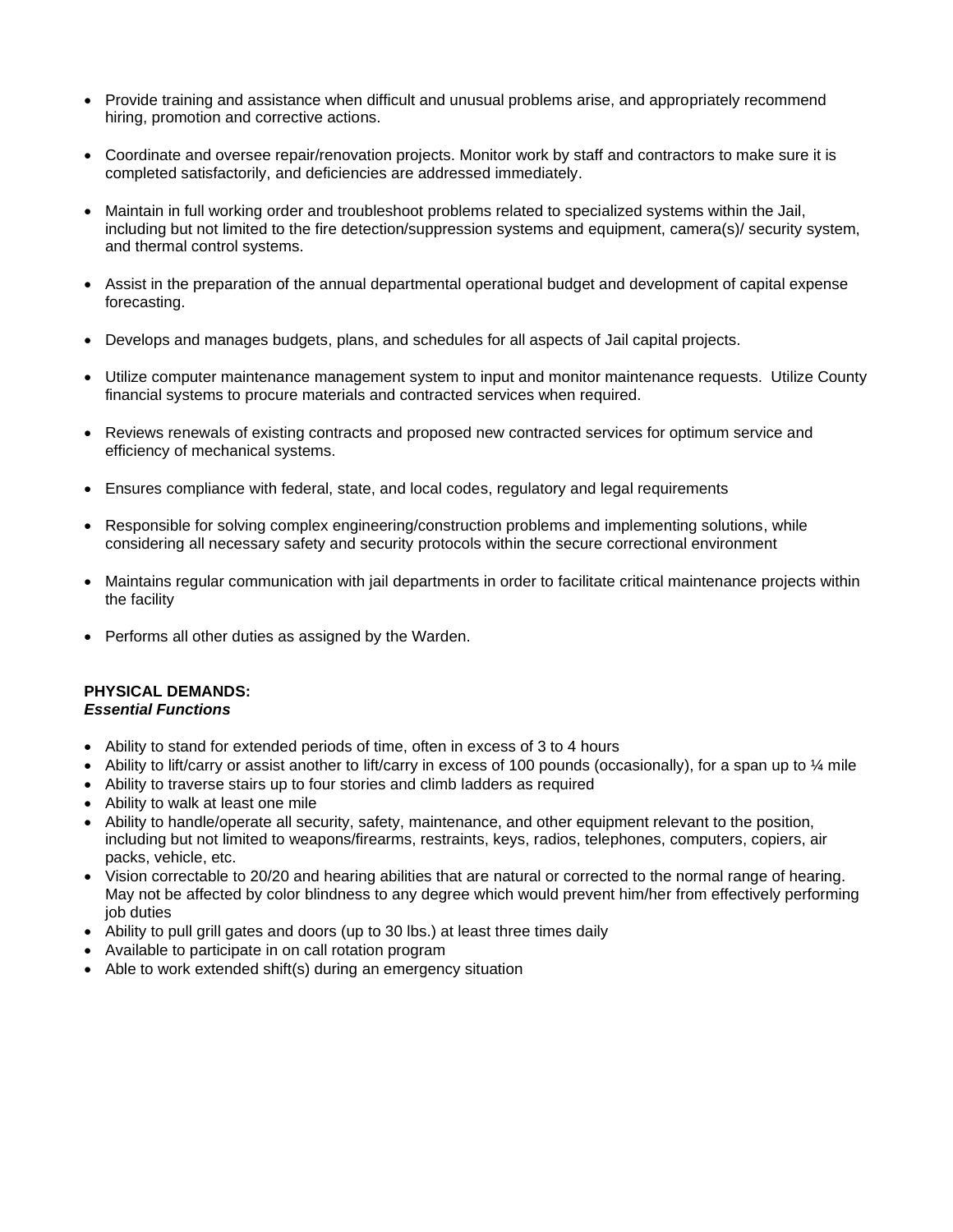### *Non-Essential Functions*

### None

### **MINIMUM EDUCATION AND EXPERIENCE:**

- Graduation from an accredited trade school
- Ten (10) years of experience related to building/maintenance trades with three (3) years of supervisory experience preferred.
- Valid Pennsylvania driver's license
- No felony convictions. Misdemeanor charges will be reviewed individually and *may* disqualify an applicant.
- Any equivalent combination of education and experience which provides for the required knowledge, skills, and abilities.

### **MINIMUM KNOWLEDGE, SKILLS AND ABILITIES:**

- Ability to coordinate several projects simultaneously, maintain project schedules and consistently meet deadlines.
- Ability to analyze problems, recognize and identify alternate solutions, predict consequences of proposed actions, and implement recommendations in support of organizational goals.
- Knowledge of principles, practices, planning, design, and construction of capital infrastructure.
- Knowledge of construction and maintenance methods, materials, and management.
- Knowledge of appropriate plumbing and electrical code regulations.
- Knowledge of applicable fire and safety codes, regulation, and standards.
- Knowledge of the principles of effective supervision.
- Ability to check and review complex engineering and architectural plans and specifications.
- Ability to establish and maintain effective working relationships with associates, subordinates, and outside agencies.
- Ability to interpret and enforce contracts and regulations fairly, with firmness, tact, and impartiality.
- Ability to communicate clearly and concisely, both orally and in writing.
- Strong organizational and technical skills of all involved trades.
- Strong leadership and personnel management abilities, including project planning and management.
- Extensive knowledge of data entry, computer operations, and automated/electronic record keeping.
- Excellent planning skills, decision-making skills, and organizational skills.
- Ability to complete all pre-employment screening and adhere to employee drug testing procedures
- Ability to handle/operate security and safety equipment relevant to the position, including weapons/firearms, restraints, two-way radios, keys, and air packs, etc.
- Ability to adhere to all Berks County Jail System policies and procedures, and appropriately engage services provided by other County departments.
- Ability to analyze problems and communicate with the general public, staff, and other department heads in a prompt and courteous manner.
- Ability to organize department staff and develop effective work methods.
- Flexibility in response to unexpected changes in the workload and ability to exercise sound independent judgment and analytical skills in order to recommend solutions.
- Ability to handle stress
- Physical presence in the facility is required.

### **WORKING ENVIRONMENT:**

- 1. Requires working within the confines of a secure jail
- 2. Requires working in loud, small, and communal workspaces
- 3. Requires working in an environment where personal safety may be of concern